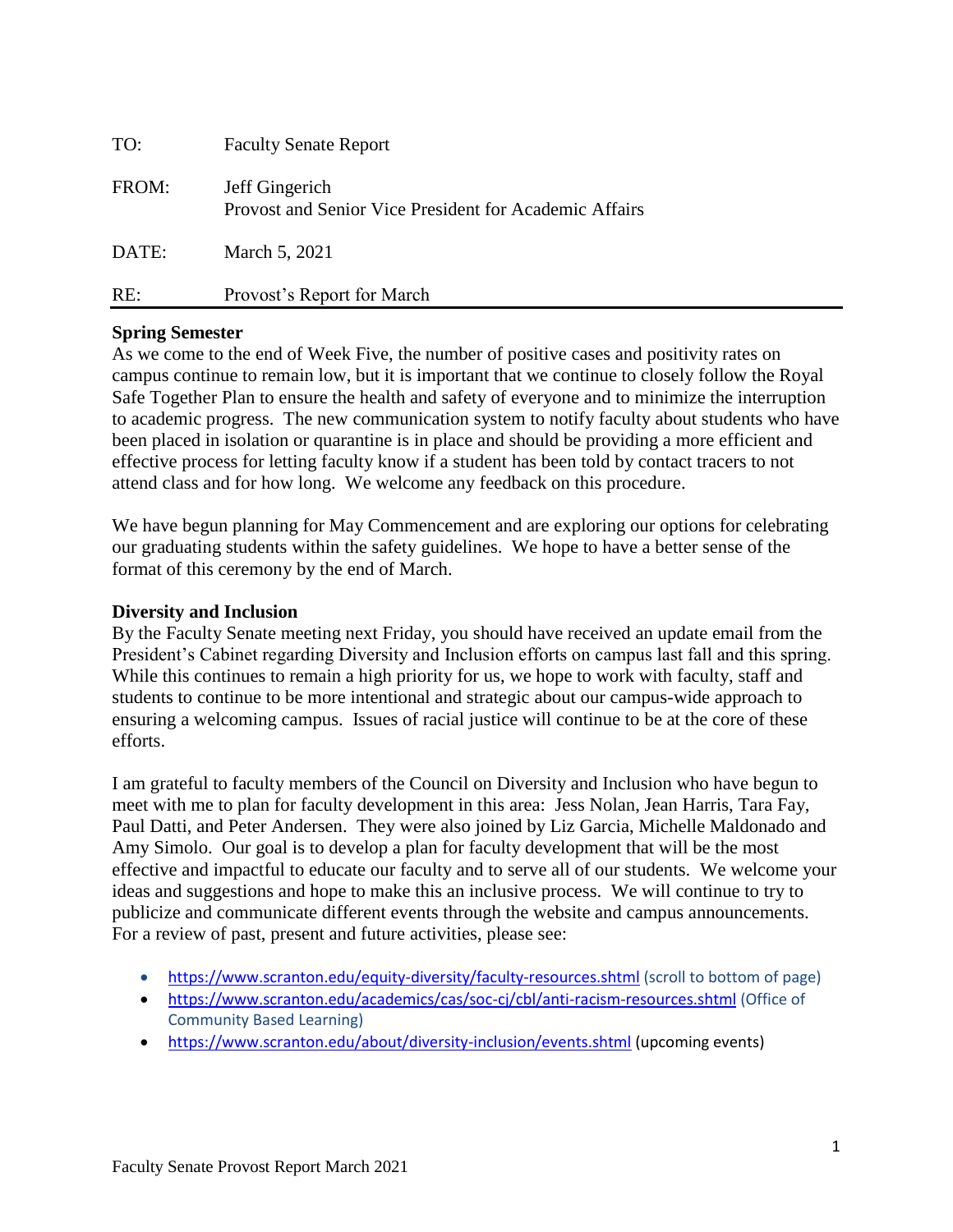### **Board of Trustees**

At the Board of Trustees Education Committee meeting on February 19, Dr. Kelley presented the proposal for the MS Applied Behavior Analysis and Dr. Baylow presented the Communication Sciences and Disorder, BS proposal. The committee unanimously approved both proposals.

At the full Board of Trustees meeting I presented information on the new academic program approval process, the discontinuation of a program process and the GE review that we are undertaking.

### **Associate Provost Search**

The Search Committee met on February 26 to discuss the timeline for the search, review the job description, and discuss where the position should be posted to reach a wide and diverse applicant pool. I hope that the position will have been posted by the Faculty Senate meeting.

Dean Michelle Maldonado has agreed to chair the committee. Committee members are:

- Dean Maldonado
- Ms. Julie Schumacher Cohen
- Dr. Maria Squire
- Dr. Paul Cutrufello
- Dr. Douglas Boyle
- Dr. Yamile Silva
- Mr. Nicholas Truncale
- Ms. Catherine Murphy

#### **Faculty Searches**

We have successfully completed six faculty searches and are very excited about the next cohort of incoming faculty.

| Alicia Hatcher         | <b>Assistant Professor</b> | English & Theatre           |
|------------------------|----------------------------|-----------------------------|
| Neelam Lahankar        | <b>Faculty Specialist</b>  | Chemistry                   |
| Nicole Hoskins         | <b>Assistant Professor</b> | Theology/Religious Studies  |
| <b>Rachel Frissell</b> | <b>Faculty Specialist</b>  | Physics/Engineering         |
| Dana Brookover         | <b>Assistant Professor</b> | Counseling & Human Services |
| Natalie Gilboy         | <b>Faculty Specialist</b>  | <b>Nursing</b>              |

#### **Global Education**

In addition to the table below, we have 14 new graduate international students who are able to obtain their F1 visa this spring 2021, ten out of 14 were from India. The others were from Saudi Arabia, Jordan and the DR Congo and Pakistan. We also received four exchange students from Taiwan, five from Korea and Sweden.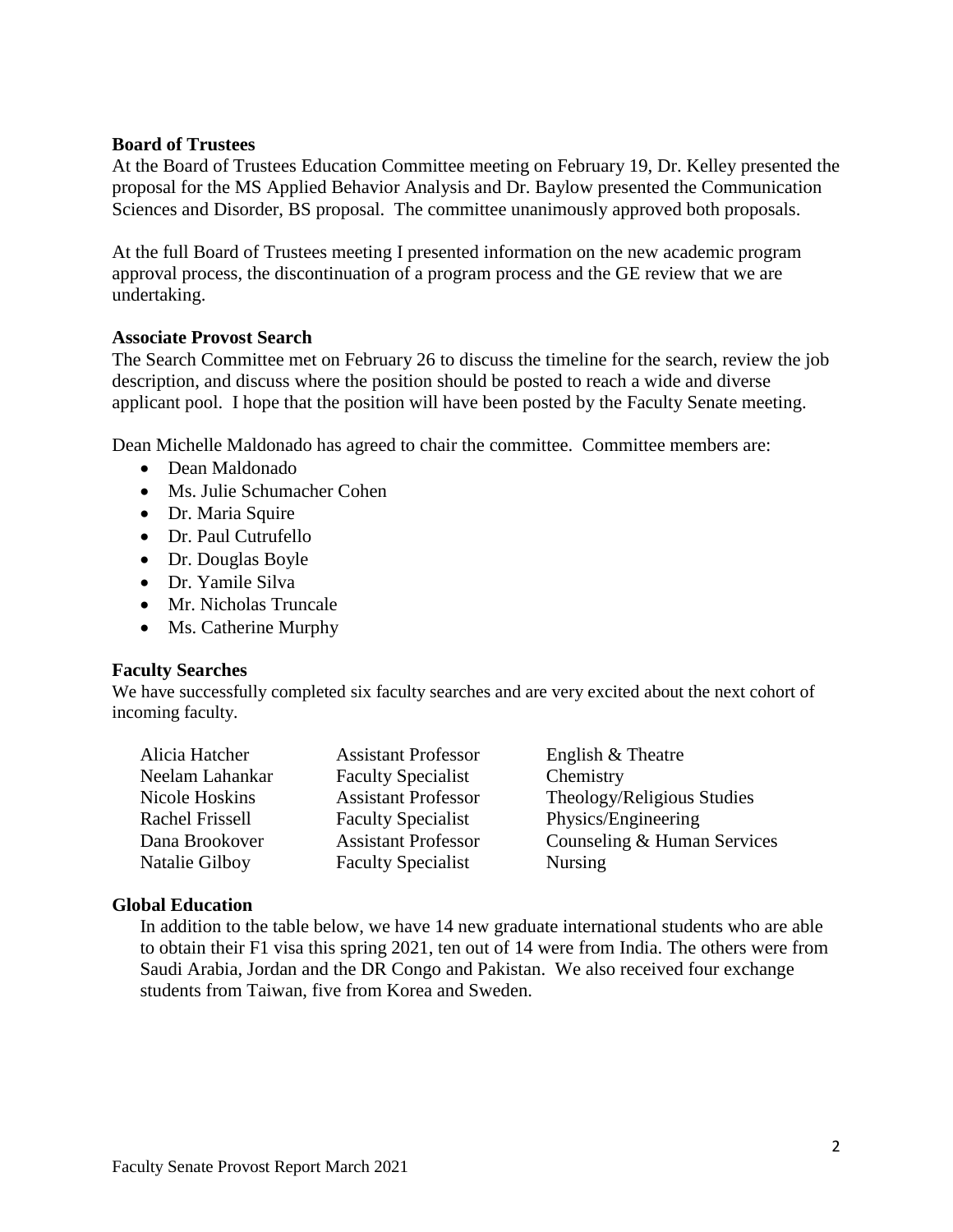| <b>Spring 2021 International Student Enrollment</b> |                 |                |                |                |                      |                    |              |
|-----------------------------------------------------|-----------------|----------------|----------------|----------------|----------------------|--------------------|--------------|
| <b>Country</b>                                      | <b>Graduate</b> |                |                |                | <b>Undergraduate</b> | <b>Grand Total</b> |              |
|                                                     | <b>Male</b>     | Female         | <b>Total</b>   | Male           | Female               | <b>Total</b>       |              |
| <b>Bangladesh</b>                                   | $\mathbf{1}$    |                | $\mathbf{1}$   |                |                      |                    | $\mathbf{1}$ |
| <b>Burundi</b>                                      |                 | $\mathbf{1}$   | $\mathbf{1}$   |                |                      |                    | $\mathbf{1}$ |
| China (PRC)                                         | $\mathbf{1}$    | $\mathbf{1}$   | $\overline{2}$ |                | $\mathbf{1}$         | $\mathbf{1}$       | 3            |
| <b>DR Congo</b>                                     | $\mathbf{1}$    |                | $\mathbf{1}$   |                |                      |                    | $\mathbf{1}$ |
| Ghana                                               | $\overline{1}$  |                | $\overline{1}$ |                |                      |                    | $\mathbf{1}$ |
| India                                               | 6               | $\overline{7}$ | 13             |                |                      |                    | 13           |
| Ireland                                             |                 |                |                | $\mathbf{1}$   |                      | $\mathbf{1}$       | $1\,$        |
| Japan                                               |                 | $\mathbf{1}$   | $\mathbf{1}$   |                |                      |                    | $\mathbf{1}$ |
| Jordan                                              | $\mathbf{1}$    |                | $\mathbf{1}$   |                |                      |                    | $\mathbf{1}$ |
| Malawi                                              |                 | $\mathbf{1}$   | $\mathbf{1}$   |                |                      |                    | $\mathbf{1}$ |
| Nepal                                               |                 |                |                | $\mathbf{1}$   |                      | $\mathbf{1}$       | $\mathbf{1}$ |
| Nigeria                                             | $\mathbf{1}$    |                | $\mathbf{1}$   |                |                      |                    | $\mathbf{1}$ |
| Pakistan                                            | $\mathbf{1}$    | $\mathbf{1}$   | $\overline{2}$ | $\mathbf{1}$   |                      | $\mathbf{1}$       | 3            |
| Philippines                                         |                 |                |                |                | $\mathbf{1}$         | $\mathbf{1}$       | $\mathbf{1}$ |
| <b>Russia</b>                                       |                 |                |                | $\mathbf{1}$   |                      | $\mathbf{1}$       | $\mathbf{1}$ |
| Saudi Arabia                                        | 16              | $\overline{3}$ | 19             | $\overline{2}$ |                      | $\overline{2}$     | 21           |
| South Korea                                         |                 |                |                | $\overline{1}$ | $2$ (EV)             | 3(2EV)             | 3 ( 2 EV)    |
| Sweden                                              |                 |                |                |                | 1 EV                 | 1 EV               | 1 EV         |
| Taiwan                                              |                 |                |                |                | 1 EV                 | 1 EV               | 1 EV         |
| Vietnam                                             |                 | $\mathbf{1}$   | $\mathbf{1}$   | $\mathbf{1}$   | $\overline{1}$       | $\overline{2}$     | 3            |
| <b>Total</b>                                        | 29              | 16             | 45             | 8              | 7 (4 EV)             | 15 (4 EV)          | 60 (4 EV)    |

Notes:

- 1. EV=Exchange students pursuing a full-time, non-degree seeking program
- 2. International students are defined here as students taking on-campus, full-time, credit bearing courses
- 3. We have two Chinese undergraduate students who are not in F1 student status, studying remotely in China.
- 4. We have one undergraduate student not in F1 student status, studying in Cayman Islands
- 5. We have one graduate student not in F1 student status, studying in Saudi Arabia
- 6. We have one undergraduate student in F1 status studying remotely in S Korea (included in the enrollment data)
- 7. We have one graduate student in F1 status studying remotely in Vietnam (included in the enrollment data)

# **Curriculum**

The following curriculum proposals were approved:

| <b>New Course</b>                                       | <b>Date Posted</b> |
|---------------------------------------------------------|--------------------|
| HPRO 420: Interprofessional Seminar in Health Promotion | 2/3/21             |
| SLP 503: Pediatric Language Disorders                   | 2/10/21            |
| SLP 506: Language & Literacy                            | 2/10/21            |
| SLP 509: Speech Sound Production & Disorders            | 2/10/21            |
| SLP 512: Diagnosis & Evaluation in SLP                  | 2/10/21            |
| SLP 515: Aural Rehab & Implantable Devices              | 2/10/21            |